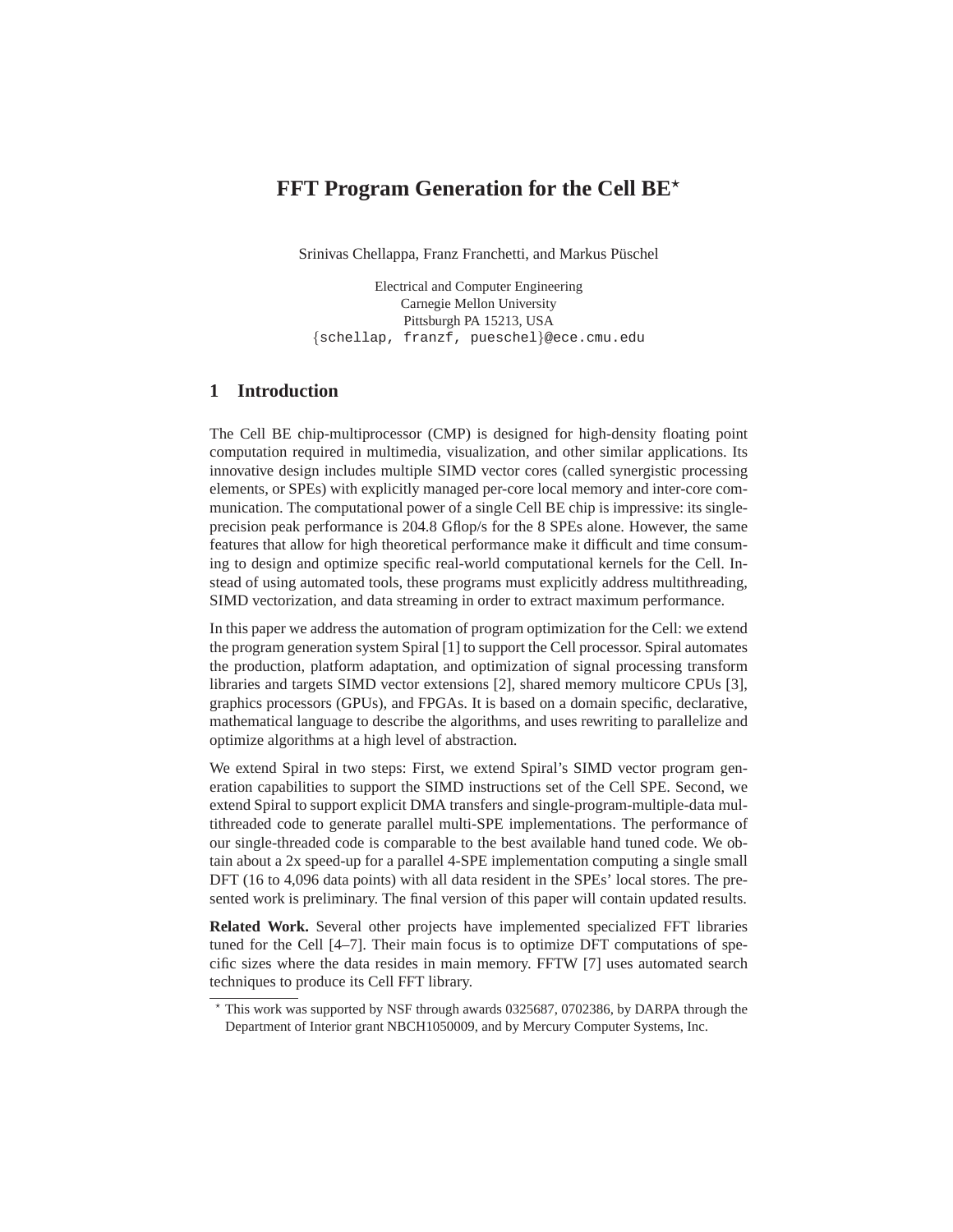# **2 Spiral**

Spiral is a program generator for linear transforms including the discrete Fourier transform (DFT), the Walsh-Hadamard transform (WHT), discrete cosine and sine transforms, filters, and others. For a given transform (e.g., DFT of size 384), Spiral autonomously generates different algorithms, represented in a declarative form as mathematical formulas, and their implementations to find the best match for the target platform.

Fig. 1 shows the design of the Spiral system. Spiral uses *breakdown rules* to break down larger transforms into smaller kernels based on recursion. A large space of algorithms (formulas) for a single transform may be obtained using these breakdown rules. A formula thus obtained is structurally optimized to match the architecture using a rewriting system. The output is C code for a specific implementation of the transform. The performance of this implementation is measured and fed back into Spiral's formula generation and rewriting system. This allows Spiral to search over a large algorithm space. The final output of this feedback loop is highly optimized C code.



**Fig. 1.** Spiral's program generation system.

**Formula representation.** A linear transform in Spiral is represented by a transform matrix M, where performing the matrix-vector multiplication  $y = Mx$  transforms the input vector  $x$  into the output vector  $y$ . Algorithms for transforms can be viewed as structured factorizations of the transform matrices. Such structures are expressed in Spiral using its own signal processing language (SPL), which is based on standard matrix operators in addition to the Kronecker (tensor) product. The Kronecker product ⊗ is defined as:

$$
A \otimes B = [a_{k\ell}B], A = [a_{k\ell}].
$$

Based on this, the well known Cooley-Tukey FFT algorithm's corresponding breakdown rule in Spiral is:

$$
\text{DFT}_{mn} \to (\text{DFT}_m \otimes I_n) D_{m,n} (I_m \otimes \text{DFT}_n) L_m^{nm}
$$
 (1)

where  $I_n$  is the identity matrix,  $D_{m,n}$  the diagonal matrix, and  $L_m^{nm}$ , a stride permutation matrix.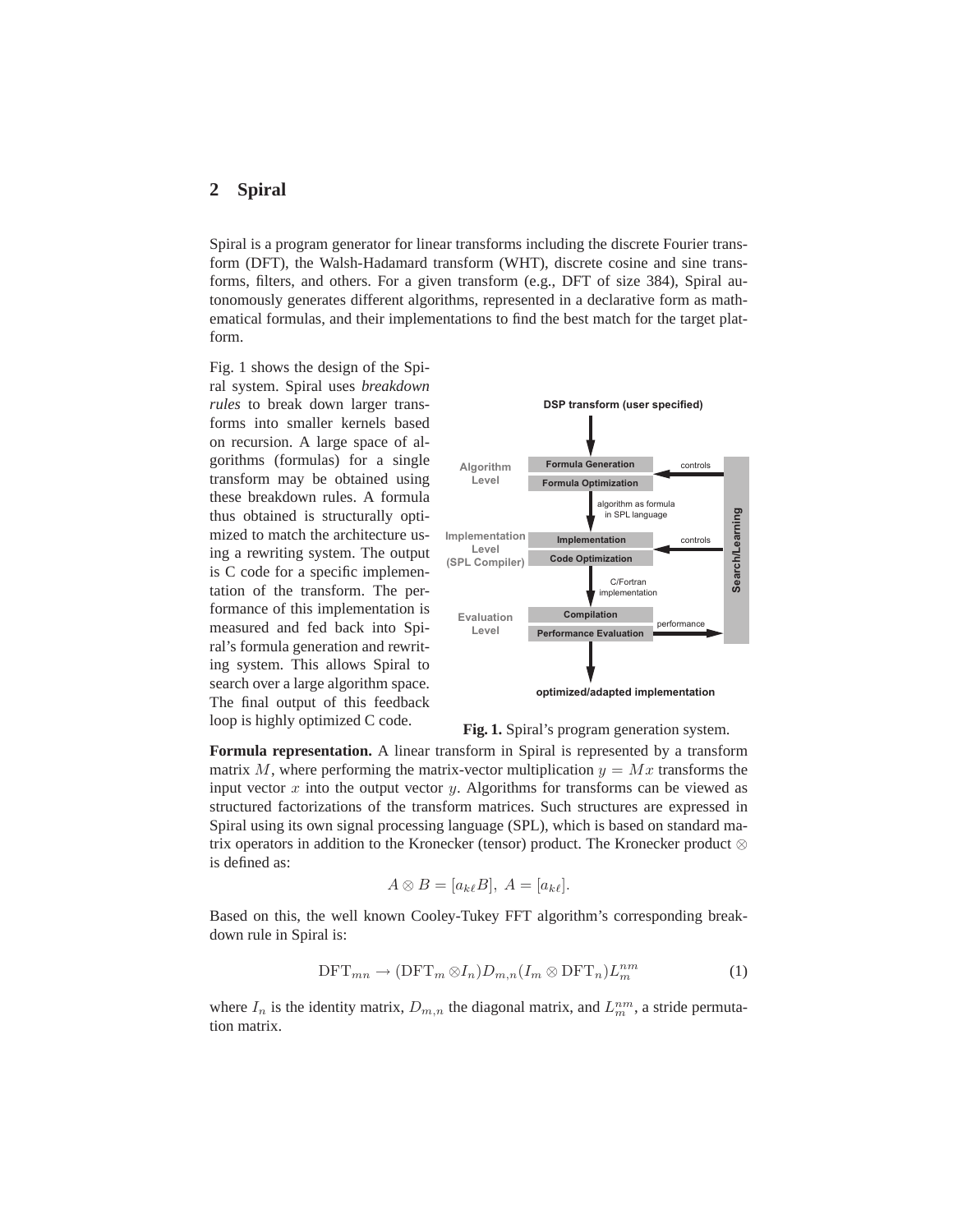## **3 Parallelization and Vectorization for the Cell**

The key observation is that the tensor product representation of the transform algorithms in Spiral can be mapped to components of the target architecture. The tensor product can be viewed as a program loop. A loop featuring the appropriate structure can be implemented using multiple threads or SIMD vector instructions. For instance, in (1) the construct  $I_n \otimes \text{DFT}_m$  is an inherently parallel *n*-way loop, while the construct  $\text{DFT}_m \otimes I_n$  is easily translated into a SIMD vector loop.

We use formula rewriting to manipulate vector loops into parallel loops and vice versa, when mapping a formula fragment to the multicore and SIMD parallelism present in the Cell. To guide this rewriting process, we introduce the  $tags$  "simd( $\nu$ )" to denote  $\nu$ -way SIMD vectorization and "threads $(p, \mu)$ " to denote p-way multithreaded code that sends packets of size  $\mu$ . Using these tags allows us to generate vectorized, multithreaded code that is optimized for large DMA packet sizes for efficient inter-core communication.

**Vectorization.** We first discuss SIMD vectorization for the Cell, which is based on the ideas presented in [2]. Consider the construct  $I_n \otimes \mathrm{DFT}_m$  in (1), which cannot immediately be translated into an efficient SIMD vector program. However, the rewriting rule

$$
\underbrace{I_n \otimes \mathrm{DFT}_m}_{\mathrm{simd}(\nu)} \to \underbrace{L_n^{mn}}_{\mathrm{simd}(\nu)} \left( (\mathrm{DFT}_m \otimes I_{n/\nu}) \overrightarrow{\otimes} I_{\nu} \right) \underbrace{L_m^{mn}}_{\mathrm{simd}(\nu)}
$$

translates it into a perfectly vectorizable construct (denoted using the symbol  $\overrightarrow{\otimes}$ ), at the expense of data permutations which are handled subsequently by other rewriting rules.

Parallelization. Our goal is to generate multithreaded Cell code that computes a single 1D DFT in parallel across multiple SPEs. Such code requires all-to-all inter-core communication, which must be explicitly setup using DMA calls. Furthermore, DMA requests that use larger packet sizes achieve higher interconnect bandwidths on the Cell's EIB [8]. We generate optimized multithreaded code with large packet sizes using formula rewriting. The tag "threads $(p, \mu)$ " steers the rewriting process to formulas that are  $p$ -way parallel and have a packet size of  $\mu$ . For instance, the rule

$$
\underbrace{\mathrm{DFT}_m\otimes I_n}_{\text{threads}(p,\mu)}\to \big((L_p^{mp}\otimes I_{n/\mu p})\bar{\otimes}I_{\mu}\big)\big(I_p\otimes\mathop{\rm [DFT}_m\otimes I_{n/p}\big)\big)\big((L_p^{mp}\otimes I_{n/\mu p})\bar{\otimes}I_{\mu}\big)
$$

(2)

manipulates the first factor in (1) into a load balanced, parallel version that uses the specified DMA packet size for inter-core communication. In (2),  $\bar{\otimes}$  is later translated into DMA transfers, and  $\otimes_{\parallel}$ , into a parallel loop. Other formula fragments are handled by similar rules.

#### **4 Experimental Results and Conclusion**

We evaluated our generated single-precision 1D DFT implementations on a single SPE and on 4 SPEs of a PlayStation 3, running at 3.2 GHz, for input and output vectors